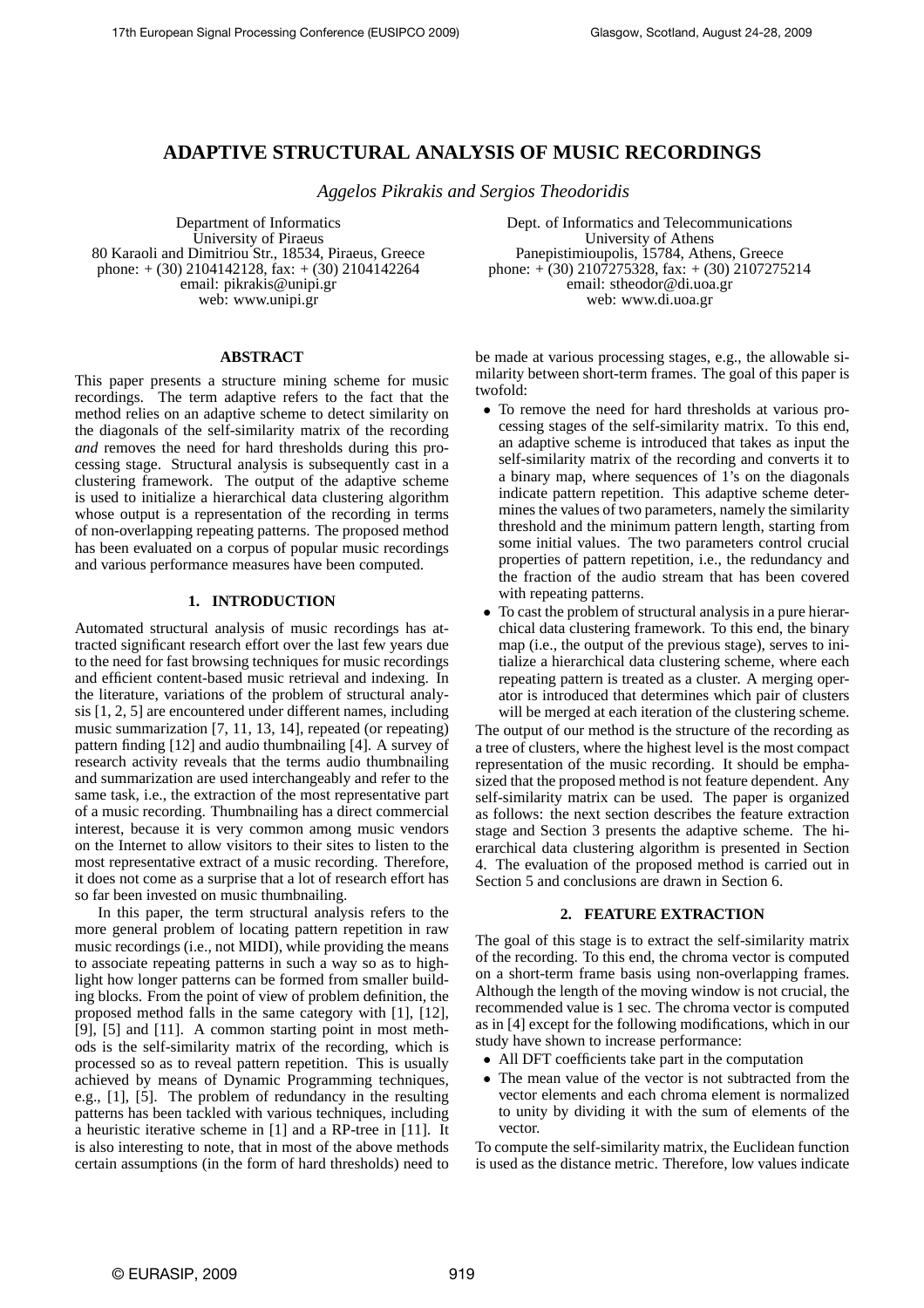high similarity.

Let  $S_{M \times M}$  be the resulting self-similarity matrix, where *M* is the number of short-term frames. Therefore,

$$
S = \{S(i, j); S(i, j) = ||\underline{c}_i, \underline{c}_j||, i, j = 1, ..., M\}
$$
 (1)

where  $||.||$  is the Euclidean distance metric and  $c_i$  is the *i*th chroma vector. By its definition, *S* is symmetric around the main diagonal and it thus suffices to focus on its upper triangle only.

Matrix *S* is then smoothed with a moving average filter. The filter that we have used is the identity matrix, i.e.,  $I_{K \times K}$ , where  $K$  is odd. For a short-term frame length equal to 1 sec, *K* is set equal to 3, i.e, the equivalent of *K* in seconds is 3 secs. Due to the fact that the filter's mask is diagonal, the averaging operation only takes into account neighboring elements on the diagonal.

#### **3. ADAPTIVE BINARIZATION**

The self-similarity matrix, *S*, is fed as input to an adaptive binarization algorithm, which is subject to two parameters, namely, the similarity threshold an the minimum pattern length. The algorithm determines the values of these two parameters, starting from some initial conditions and outputs a binary map. The key idea behind this algorithm is that an element of the resulting binary map is equal to 1, if:

- *Condition (a)*: Its value in the self-similarity matrix is "sufficiently" low.
- *Condition (b)*: Its value in the self-similarity matrix is lower than the values of its neighboring elements.
- *Condition (c)*: It is part of a "sufficiently" long sequence of 1 s on a diagonal of the binary map.

The proposed algorithm is iterative. At each iteration, the value of a cost function is computed. The algorithm terminates when the cost ceases to increase.

#### **3.1 Cost function**

In order to proceed, we first describe the adopted cost function. Let  $B_k$ ,  $T_k$  and  $L_k$  be the binary map, the similarity threshold and the minimum pattern length respectively, at the *k*-th iteration. Clearly, the size of  $B_k$  is  $M \times M$ , where M is the number of feature vectors. The first two conditions stated above suggest that:

$$
B_k(i,j) = \begin{cases} 1, & i \leq j, S(i,j) \leq T_k & and \\ S(i,j) < S(i-1,j) & and \\ S(i,j) < S(i+1,j) & and \\ S(i,j) < S(i,j-1) \\ 0, & otherwise \end{cases} \tag{2}
$$

Equivalently,  $S(i, j)$  has to be lower than its northern, southern and eastern neighbors.

Matrix  $B_k$  is then "cleaned" by removing isolated 1's. This can be easily achieved by correlating  $B_k$  with the following rectangular mask,  $BM_{3\times 3}$ :

$$
BM = \left[ \begin{array}{rrr} 1 & 1 & 1 \\ 1 & 0 & 1 \\ 1 & 1 & 1 \end{array} \right] \tag{3}
$$

As a result, isolated 1's will yield zero correlation.

Each diagonal of  $B_k$  is then processed separately in order to detect adjacent 1's, i.e., diagonal segments solely consisting of 1's. We only keep segments whose length exceeds *L<sup>k</sup>* (condition (c)). Any detected diagonal segment relates a pair of corresponding patterns, where each pattern is a sequence of adjacent frame indices. Therefore, if the *i*-th detected diagonal segment starts at  $(P_{i_1}, P_{i_2})$  and is  $l_i$  pixels long (i.e., it consists of  $l_i$  1's), then the two corresponding patterns are:

$$
\{P_{i_1}, P_{i_1}+1, \ldots, P_{i_1}+l_i-1\}
$$

and

$$
\{P_{i_2}, P_{i_2}+1, \ldots, P_{i_2}+l_i-1\}
$$

i.e.,  $P_{i_1}$  and  $P_{i_2}$  are the frame indices that mark the beginning of each pattern. In addition, let *PU<sup>i</sup>* be the union of the above two frame sets, i.e.,

$$
PU_i = \{P_{i_1}, P_{i_1}+1, \ldots, P_{i_1}+l_i-1, P_{i_2}, P_{i_2}+1, \ldots, P_{i_2}+l_i-1\}
$$

It is important to note that, in most cases, the detected segments exhibit certain redundancy, i.e., the respective *PUi*'s overlap (see Fig. 1). This is not desirable and our next goal



Figure 1: Binary map at the output of the adaptive scheme. Upon initialization  $T_0 = 0.01$  and  $L_0 = 10$  frames (seconds).

is to quantify redundancy. To this end, let *P<sup>D</sup>* be the union of all  $PU_i$  's, i.e.,

$$
P_D=\bigcup_{i=1}^D PU_i,
$$

where  $D$  is the number of detected segments. By the definition of union of sets, each frame index appears only once in *P*<sub>D</sub>, even if it is a member of more than one  $PU_i$  's. If  $V_{P_D}$ is the cardinality of  $P_D$ , then the fraction  $C_{P_D}$ , of short-term frames that have been "covered" by all detected patterns is defined as

$$
C_{P_D} = \frac{V_{P_D}}{M},\tag{4}
$$

where *M* is the total number of frames. *Redundancy*,  $R_{P_D}$ , is then defined as

$$
R_{P_D} = 1 - \frac{V_{P_D}}{\sum_{i=1}^{D} l_i},\tag{5}
$$

where  $l_i$ ,  $i = 1, ..., D$  is the length of the *i*-th diagonal segment. If the *PU*<sup>*i*</sup>'s do not overlap at all, then *R*<sub>*P*</sub><sup>*D*</sup> is zero.

The proposed *cost function*, *C f*(.), is then defined as :

$$
Cf(P_D) = C_{P_D}(C_{P_D} - C_{P_D}R_{P_D})\tag{6}
$$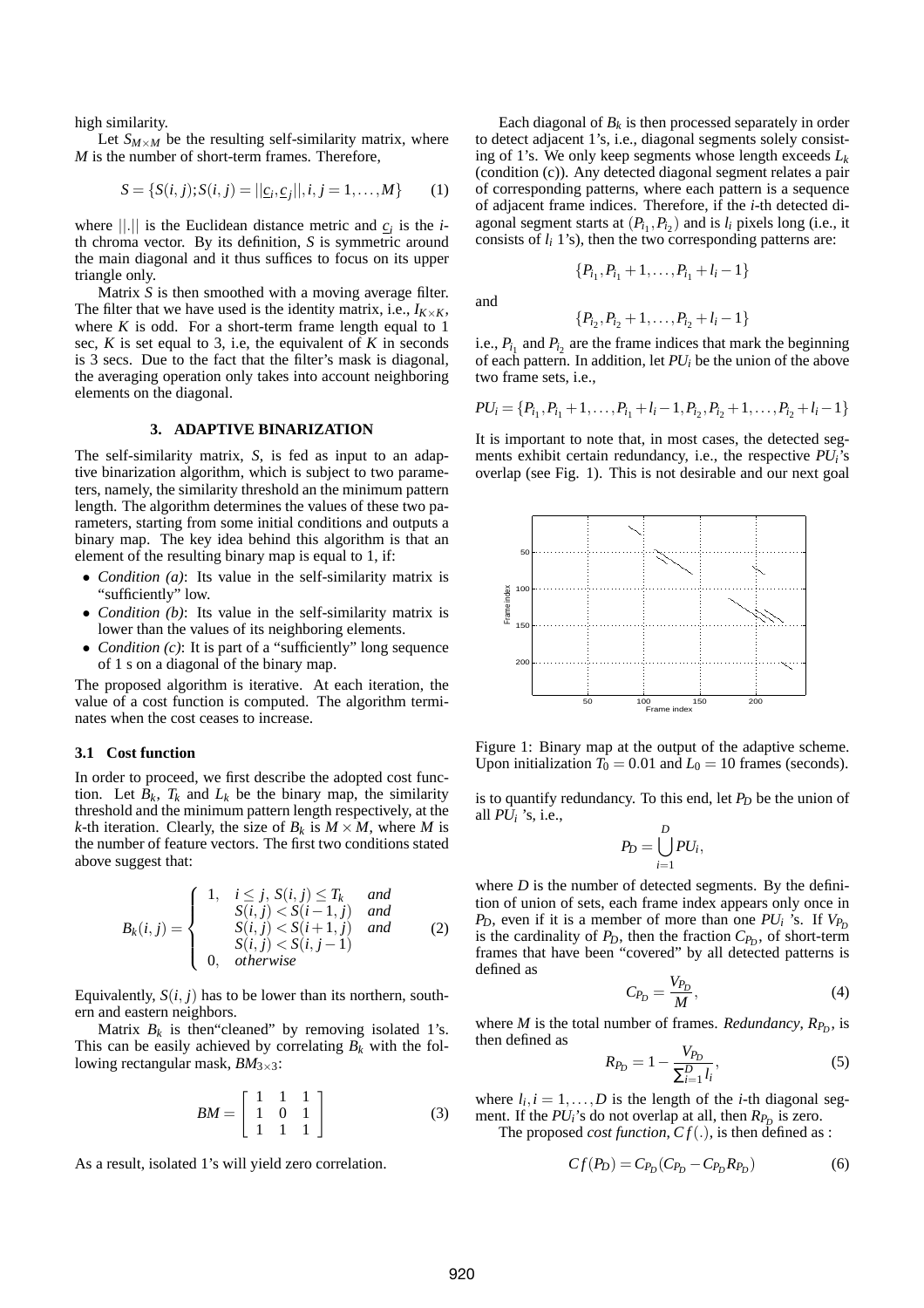If *CP<sup>D</sup>* is close to 1 (the detected patterns cover most of the recording) and  $R_{P_D}$  is close to zero (low redundancy), then  $C f(P_D)$  will be close to 1. In the extreme case of zero redundancy, the cost function only depends on *CP<sup>D</sup>* . If, on the other hand, both  $C_{P_D}$  and  $R_{P_D}$  are large, the expression in parenthesis will be close to zero. This indicates that although a large fraction of the recording has been covered with patterns, this has been achieved to the expense of high pattern redundancy. Equation (6) suggests that the higher the value of the cost function the better the "quality" of the binary map.

Having introduced the cost function the adaptive scheme can now be presented as two separate iteration schemes; the first one determines the similarity threshold and the second one the minimum segment length.

#### **3.2 First scheme**

- 1. *Initialization*: Choose initial values,  $T_0$  and  $L_0$ , for the similarity threshold and the minimum pattern length respectively. Generate the binary map and compute  $C f(P_D)$ .
- 2. *Iteration*: Increase the similarity threshold by a given step size, i.e,  $T_k = T_{k-1} + \Delta T$ . Generate the new binary map and compute the new  $C_f(P_D)$ . If  $C_f(P_D)$  has increased, repeat the iteration, otherwise terminate and keep the similarity threshold that has yielded the maximum value of  $C_f(P_D)$ .

Note that this iterative procedure does not affect the minimum segment length.

#### **3.3 Second scheme**

- 1. *Initialization*: Choose as the initial value for the similarity threshold the value that has resulted from the previous scheme and use the same *L*<sup>0</sup> as before (note that minimum pattern length remained unaltered during the previous scheme). Generate the binary map and compute  $C f(P_D)$ .
- 2. *Iteration*: Decrease the minimum segment length by a given step size, i.e.,  $L_k = L_{k-1} + \Delta L$ . Generate the new binary map and compute  $C_f(P_D)$ . If  $C_f(P_D)$  has increased, repeat the iteration, otherwise terminate and keep the segment length that has yielded the maximum value of  $C_f(P_D)$

This adaptation of the second scheme is subject to the minimum segment length only. In Section 5, we show how the initial conditions affect the performance of the adaptive scheme and also discuss issues related to the number of iterations that are needed to achieve convergence.

In the end of this iterative scheme, the values for similarity threshold and minimum segment length have been decided. The resulting binary matrix is then fed as input to a hierarchical clustering scheme that yields the structure of the music recording in terms of non-overlapping, repeated patterns. Figure 1 presents the binary map at the output of the adaptive scheme for the music track "Animal" by "Def Leppard".

## **4. HIERARCHICAL DATA CLUSTERING**

The adaptive scheme converges to a solution that can be interpreted as a trade-off between pattern redundancy and the fraction of the music recording that has been covered with repeating patterns. Our next goal is to process the binary matrix *B* at the output of the adaptive scheme, so as to produce non-overlapping repeating patterns, i.e., remove redundancy and produce the structure of the recording in terms of repeating patterns. To this end, we have chosen a hierarchical clustering scheme.

In our problem definition, *a cluster is a set of similar patterns, all of which have the same length*. It is therefore necessary to define how clusters are initialized, when two clusters should be merged and what the outcome of such a merging action will be.

#### **4.1 Initialization**

At a first step, matrix *B* is scanned row-wise. By the definition of *B*, if the *j*-th element on the *i*-th row is equal to 1, then the *i*-th frame can be considered to be similar to the *j*-th frame. To this end, let

$$
Cr_i = \{i\} \cup \{j; B(i, j) = 1, j = 1, \ldots, M, j \neq i\},\
$$

where  $i = 1, \ldots, M$ . In other words,  $Cr_i$  is the set of frames which are similar to the *i*-th frame following the inspection of the *i*-th row.

Matrix *B* is then scanned column-wise. Similarly, let

$$
Cc_i = \{i\} \cup \{j; B(j,i) = 1, j = 1, \ldots, M, j \neq i\},\
$$

where  $i = 1, \ldots, M$ . Equivalently,  $Cc_i$  contains the indices of frames which are similar with the *i*-th frame, following the inspection of the *i*-th column. In addition, let

$$
C_i = Cr_i \cup Cc_i, i=1,\ldots,M
$$

Obviously,  $C_i$  is the set of all frames which are similar with the *i*-th frame (including the frame itself). By the definition of union of sets no repetitions are encountered in *C<sup>i</sup>* .

The *C*<sup>*i*</sup>'s are then examined pairwisely. If  $C_i \cap C_k \neq \emptyset$ then  $C_i$  is replaced by  $C_i \cup C_k$ ,  $C_k$  is disgarded and this is repeated until no more merging is possible. Let *K* be the number of sets that have survived when this procedure has finished. Each  $C_i$ ,  $i = 1, ..., K$  is considered to be an *initial cluster*, which contains at least two frame indices.

For notational purposes, let  $N_i$ ,  $i = 1, ..., K$ , be the number of frames in the *i*-th cluster. Each frame is considered to be an *elementary* pattern. Therefore, the *i*-th cluster containes  $N_i$  patterns, all of which have the same length, equal to one frame. For generalisation purposes, in the sequel we will refer to this pattern length with the symbol  $L_i$ ,  $i = 1, \ldots, K$ . In addition, due to the fact that, in the general case, each pattern is a sequence of adjacent frames, it is convenient to represent the pattern by means of the pair of indices that mark its endpoints. Therefore, the *i*-th cluster can be written as a set of pairs of indices, i.e.,

$$
C_i = \{(i_1, i_2), (i_3, i_4), \dots, (i_{2N_i-1}, i_{2N_i}),\}
$$
(7)

where  $i_1 \leq i_2 \leq \ldots \leq i_{2N_i-1} \leq i_{2N_i}$ . Due to the equalities, this definition accounts for the possibility that a pattern consists of a single frame, as is the case at the output of the initialization stage,

#### **4.2 Iteration - Merging clusters**

Having adopted a hierarchical clustering scheme, at each iteration two clusters are chosen and merged based on a merging criterion. The pair of clusters to be merged is determined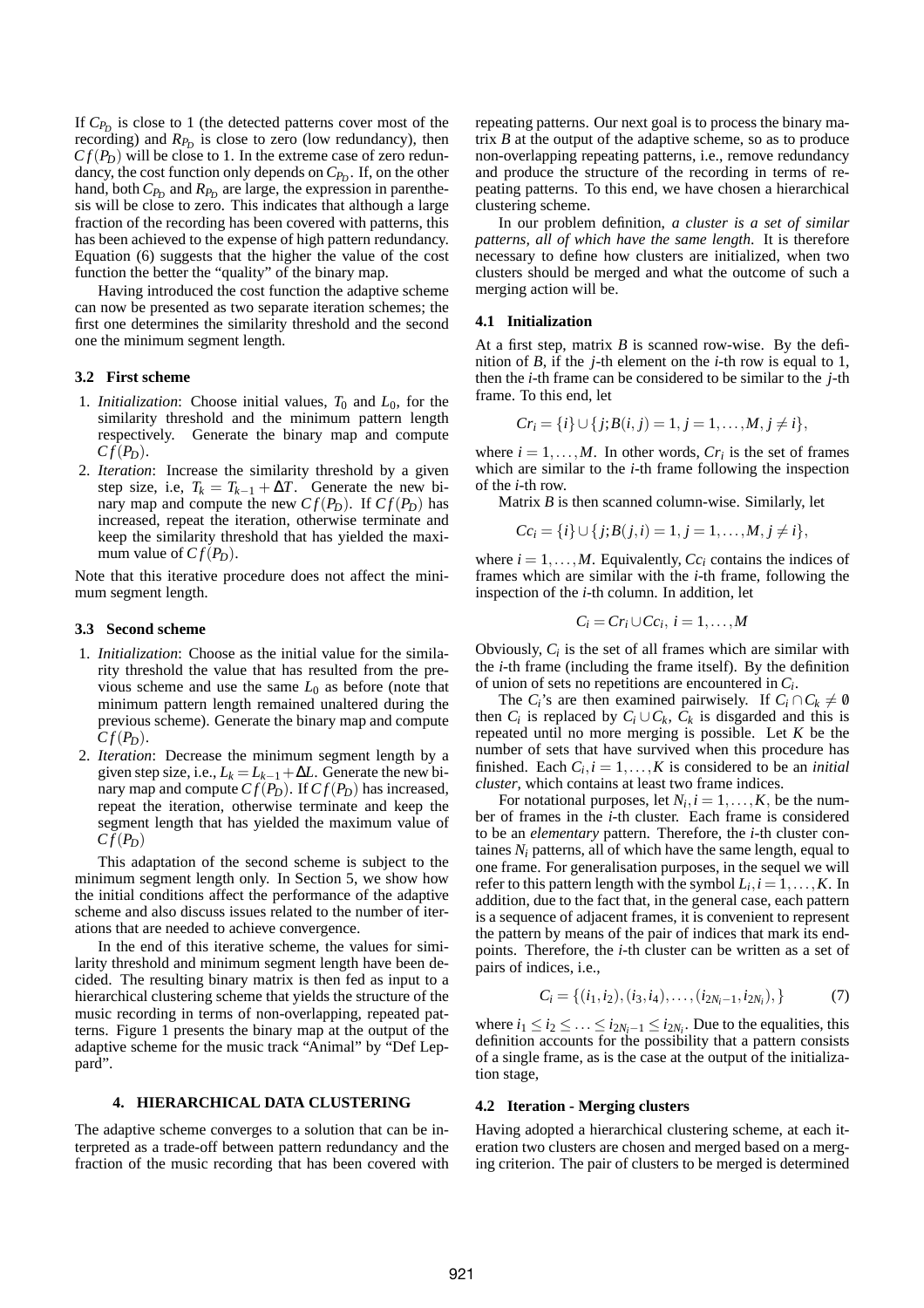by computing a merging cost for all possible pairs of clusters. This process is repeated until no more merging can take place. For convenience of presentation, the merging cost along with the merging operator are first explained by means of a real example drawn from the music track "People are People" of "Depeche Mode". For this track, at some point of processing, the following two clusters have been formed:

 $C_5 = \{(3,4), (19,20)\}\$ and  $C_6 = \{(5,5), (21,21)\}\$ , i.e.,  $N_5 = N_6 = 2$ ,  $L_5 = 2$  and  $L_6 = 1$ . It can be observed that pattern  $(3,4)$  can be expanded by attaching pattern  $(5,5)$  to its right end and similarly, pattern (19,20) can be expanded by attaching (21,21) to its right end. In other words, the two clusters can be merged to form cluster  $\{(3,5), (19,21)\}$ . In this example, the merging cost equals zero because no patterns have been left out of the merging operation. Furthermore, it can be seen that that a pattern from one cluster can be merged with a pattern from another cluster, if the latter can be attached to the former's right or left end.

To continue the example, if

$$
C_6 = \{ (5,5), (21,21), (37,37) \}
$$

then the merging cost would be equal to one frame, because pattern  $(37,37)$  will have to be left out. The result of the merging operation would be the same as before, i.e., the pattern that was omitted is disgarded. If it is not disgarded, it should make a cluster of its own, but this would not make sense, because a cluster has to contain at least two patterns.

As a third case, consider

$$
C_5 = \{(3,4), (19,20), (42,43), (100,101))\}
$$

and

$$
C_6 = \{(5,5), (21,21)\}
$$

The merging cost is now equal to 4 frames, because the last two patterns from the first cluster cannot take part in the merging operation (but can make a cluster of their own). The merging result will be two clusters, i.e.,  $\{(3,5), (19,21)\}\$  and  $\{(42, 43), (100, 101)\}.$ 

In the general case, two clusters, say A and B, can be merged, if  $\overline{L}_A \geq L_B$ , i.e., the number of patterns in A is larger or equal than the number of patterns in B and one of the following holds (*mc* stands for the merging cost and *ws* for the short-term processing step measured in seconds):

- 1. If  $N_A = N_B$  and all patterns in B can be attached to the right end of an equal number of patterns in A (or all patterns in B can be attached to the left end of an equal number of patterns in A), then a single cluster is formed. The cluster contains the expanded patterns of A, B vanishes and  $mc = 0$ ;
- 2. If  $N_A N_B = 1$ ,  $ws \times L_A \leq 2$ *secs* and all patterns in B can be attached to the right end of an equal number of patterns in A (or all patterns in B can be attached to the left end of an equal number of patterns in A) then a single cluster is formed. The cluster contains the expanded patterns of A, B vanishes and also the pattern that has been left out from A vanishes. In this case,  $mc = ws \times L_A$ .
- 3. If  $N_A N_B > 2$  and all patterns in B can be attached to the right end of an equal number of patterns in A (or all patterns in B can be attached to the left end of an equal number of patterns in A) then two clusters are formed. The first cluster contains the expanded patterns of A, B vanishes and the second cluster contains all the patterns that

have been left out from A. This is because the remaining patterns are more than one and it still makes sense to let them form a cluster. To compute the merging cost in this case, we compute the cumulative length of patterns in the second cluster and multiply it by the moving window length.

Following the above, at each step the pair of clusters that yields the lowest merging cost is selected as the winner and the two clusters are merged. If more than one pairs of clusters yield the same merging cost, the winner is selected randomly. The clustering is repeated until no more merging is possible. Note that the merging cost for a pair of clusters can be computed with  $O(N_A + N_B)$  complexity, if the patterns of the two clusters are sorted in ascending order according to their left endpoints.

#### **5. EXPERIMENTS**

The proposed method has been evaluated on a corpus of popular music recordings consisting of 104 music tracks. The track listing can be accessed at http://www.unipi.gr/faculty/pikrakis/cor.html. The corpus consists of pop music tracks including mainstream pop, alternative pop and a limited number of hard-rock tracks. The tracks were chosen based on the fact that repetition is more evident in this type of music, making it easier to evaluate the structure returned by our method per track. We first present issues related to the initialization of the adaptive scheme and then proceed by defining a number of performance measures related to the complexity of the structure returned by our method. In the end, we discuss how close the results are to the human perception of structure.

#### **5.1 Initialization of the adaptive scheme**

Given that the Euclidean distance is used as the distance metric, the adaptive scheme is initialized with a threshold value  $(T_0)$  close to zero. After experimentation, we have found that any value in the range  $0.006 - 0.01$  is a good candidate. If a smaller value is chosen, then the number of elements in *B* that survive binarization is too limited. The recommended value for the threshold step,  $\Delta T$ , is 0.001. Concerning the initialization of the minimum segment length  $(L_0)$ , a value of 10 seconds is recommended, with ∆*L* = 1 sec. We have observed that small values of  $L_0$  (around 5) result into oversegmentation in most cases (i.e., large number of clusters where pattern length is close to one). In the vast majority of music tracks, the scheme converges in less than 10 iterations.

## **5.2 Performance statistics related to the hierarchical clustering scheme**

Following our study, the average number of clusters at the initialization stage of the clustering scheme is  $\approx$  38. In 80% of the clusters, the pattern length is shorter than 5 secs and in 95% of the clusters it is shorter then 10 secs. This reveals that one expects a large number of clusters at the initialization stage and due to the fact that the clusters do not overlap, the average pattern length is inevitably small. Note that in 40% of the music tracks the number of detected segments on the diagonals is less than 10 and in 70% of the tracks is less than 20.

Furthermore, the average number of clusters at the end of the hierarchical clustering scheme is 9. In 4 tracks out of 104